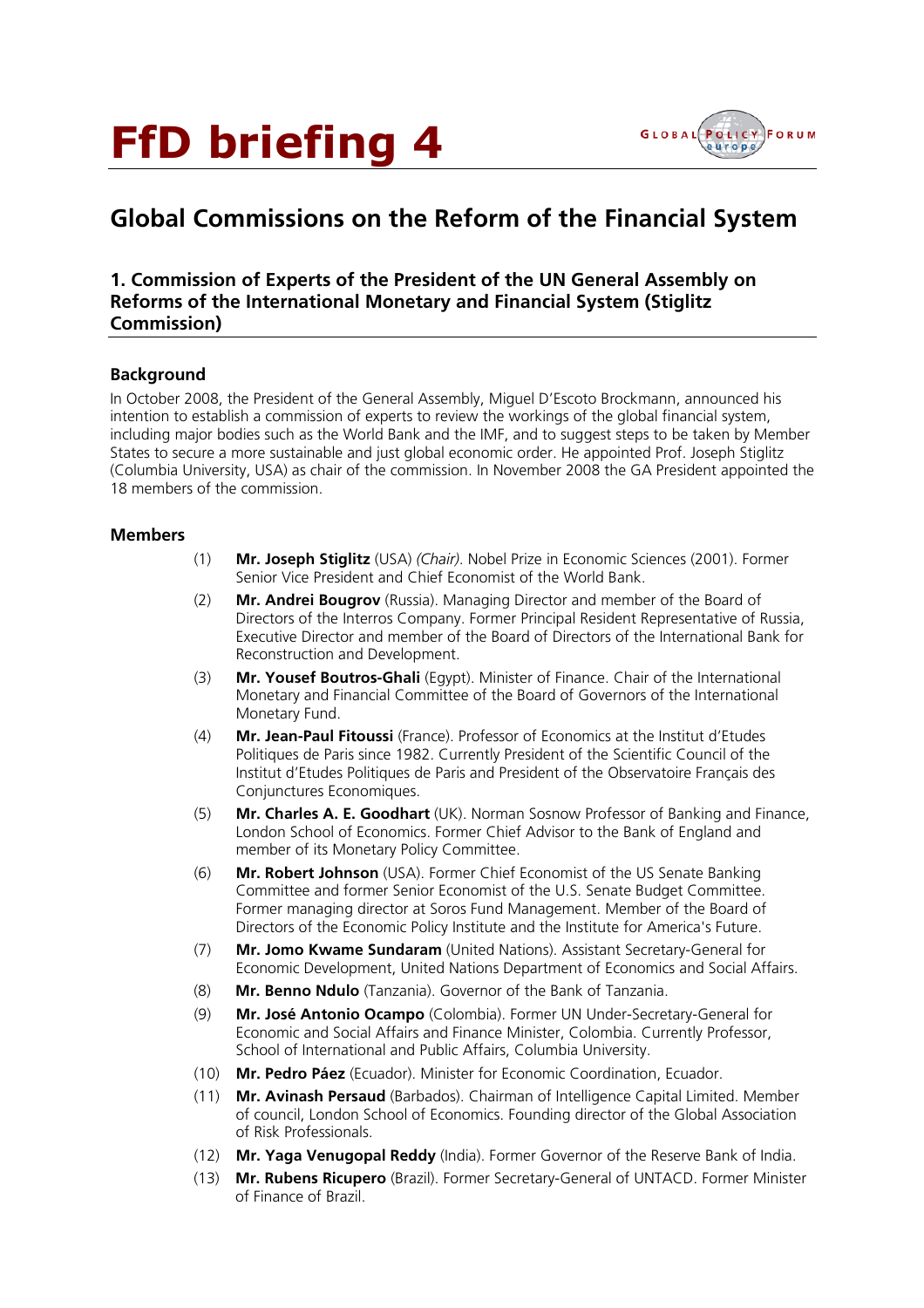- (14) **Mr. Eisuke Sakakibara** (Japan). Former Vice Minister of Finance for International Affairs. Currently Professor at Waseda University, Tokyo.
- (15) **Mr. Chukwuma Soludo** (Nigeria). Governor, Central Bank of Nigeria.
- (16) **Ms. Heidemarie Wieczorek-Zeul** (Germany). Federal Minister of Cooperation and Development, Germany.
- (17) **Mr. Yu Yongding** (China). Director, Institute of World Economics and Politics, Chinese Academy of Social Sciences. Former Member of Monetary Policy Committee, People's Bank of China.
- (18) **Ms. Zeti Akhtar Aziz (**Malaysia). Governor and Chairman, Central Bank of Malaysia.

Rapporteur: **Mr. Jan Kregel** (US). Former UNDESA staff; now University of Kansas and the Levy Economics Institute of Bard College.

Special Representatives of the President of the General Assembly:

- (1) **Mr. François Houtart** (Belgium).
- (2) **Mr. Ali Boukrami** (Algeria).
- (3) **Mr. Oswaldo Martinez** (Cuba).

**http://www.un.org/ga/president/63/commission/members.shtml**

#### **Objectives**

(1) The Commission will seek to identify the broad principles underlying needed institutional reforms required to ensure sustained global economic progress and stability which will be of benefit to all countries, developed and less developed.

(2) The Commission will suggest a range of credible and feasible proposals for reforming the International monetary and financial system in the best interest of the international community, identify the merits and limitations of alternatives, and will evaluate in particular those that are at the centre of current global discussions.

#### **Work plan**

The Commission will hold at least three formal meetings to discuss the issues and to begin drafting the report. The report will be published and distributed to member states, other involved parties and the wider public as part of a larger United Nations General Assembly initiative to achieve the needed reforms.

The first plenary meeting was held in New York 5-6 January 2009 and the second meeting in Geneva 9- 10 March 2009. The third meeting will be held at the UN headquarters in New York to discuss the draft of the report from 25 to 27 March 2009. A fourth meeting is planned to take place in the end of April. The President of the General Assembly plans to distribute the final report to Member States in Mai, at which point it will also be launched publicly at press conferences in a number of locations worldwide.

#### **Expected result**

The Commission will issue a report that will be published in May 2009. An **interim report** has been published on 19 March 2009. **http://www.un.org/ga/president/63/letters/recommendationExperts200309.pdf**

#### **Further information**

**http://www.un.org/ga/president/63/commission/financial\_commission.shtml**

# **2. Committee of Eminent Persons to Assess IMF Governance**

#### **Background**

The IMF Managing Director, Dominique Strauss-Kahn, announced the establishment of the Committee on September 4, 2008. The task of the Committee is to assess the adequacy of the IMF's current framework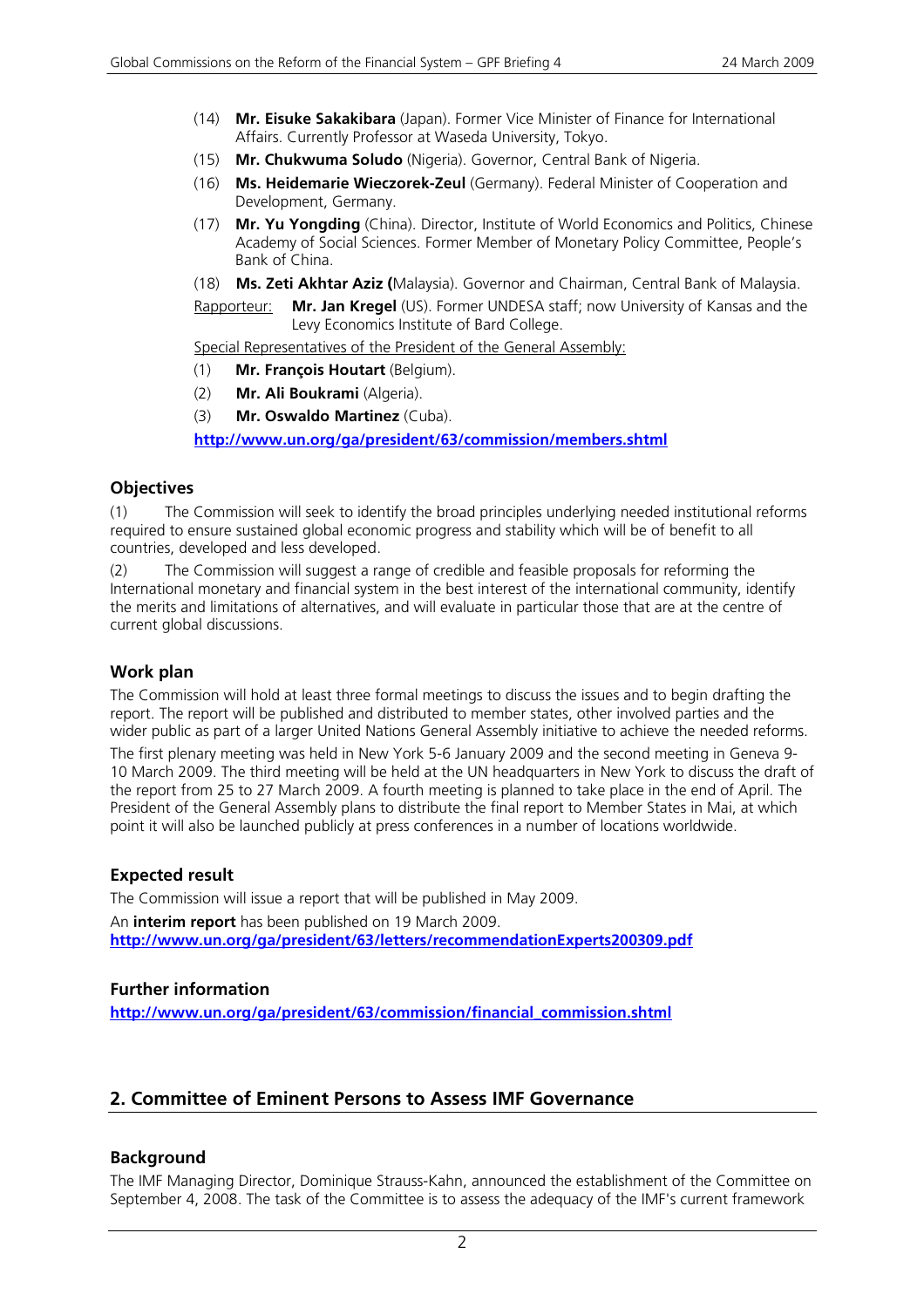for decision making and to advise on any modifications that might enable the institution to fulfil its global mandate more effectively.

#### **Members**

- (1) **Mr. Trevor Manuel** (South Africa) *(Chair).* Finance Minister of South Africa
- (2) **Mr. Michel Camdessus** (France). former Managing Director of the IMF
- (3) **Mr. Kenneth Dam** (USA). Max Pam Professor at the University of Chicago
- (4) **Mr. Mohamed El-Erian** (Egyptian origin). co-CEO and co-CIO of Pacific Investment Management Co.
- (5) **Ms. Sri Mulyani Indrawati** (Indonesia). Minister of Finance of Indonesia
- (6) **Mr. Guillermo Ortíz** (Mexico). Governor of the Bank of Mexico
- (7) **Mr. Robert Rubin** (New York). Senior Counselor at Citigroup
- (8) **Mr. Amartya Sen** (India). Lamont University Professor at Harvard University

# **Objectives**

The committee will discuss the question of whether the significant changes since the establishment of the Fund require reform of the institutional framework through which members' voting power is actually exercised. Among other things, this includes consideration of the respective roles and responsibilities of the Board of Governors, the International Monetary and Financial Committee (IMFC), the Executive Board, and Fund Management.

# **Expected result**

The Committee is expected to report its findings by **April 2009**.

# **Further information**

**http://www.imf.org/external/np/sec/pr/2008/pr08200.htm**

# **3. High Level Commission for Reform of World Bank**

#### **Background**

The creation of the Commission has been announced by World Bank President Robert B. Zoellick on October 6, 2008. The Commission has the task to consider modernizing the governance of the World Bank Group.

#### **Members**

- (1) **Mr. Ernesto Zedillo** (Mexico) *(Chair)*. Former President of Mexico.
- (2) **Ms. Rima Khalaf** (Jordan). Former U.N. Assistant Secretary General, Director of the Regional Bureau for Arab States at the United Nations Development Program, and former Deputy Prime Minister of Jordan.
- (3) **Mr. Pascal Lamy** (France). Director General of the WTO
- (4) **Mr. Zhou Xiaochuan** (China). Governor of the People's Bank of China
- (5) **Mr. John Kufuor** (Ghana). Former President of Ghana
- (6) **Mr. Arminio Fraga** (Brazil). Former President of the Central Bank of Brazil.
- (7) **Ms. Sadako Ogata** (Japan). President of Japanese International Cooperation Agency (JICA) and former United Nations High Commissioner for Refugees·
- (8) **Mr. John F.W. Rogers** (USA). Secretary to the Board, Goldman Sachs
- (9) **Mr. Herman Wijffels** (Netherlands). Former World Bank Executive Director and former Chairman of the Board of Rabobank·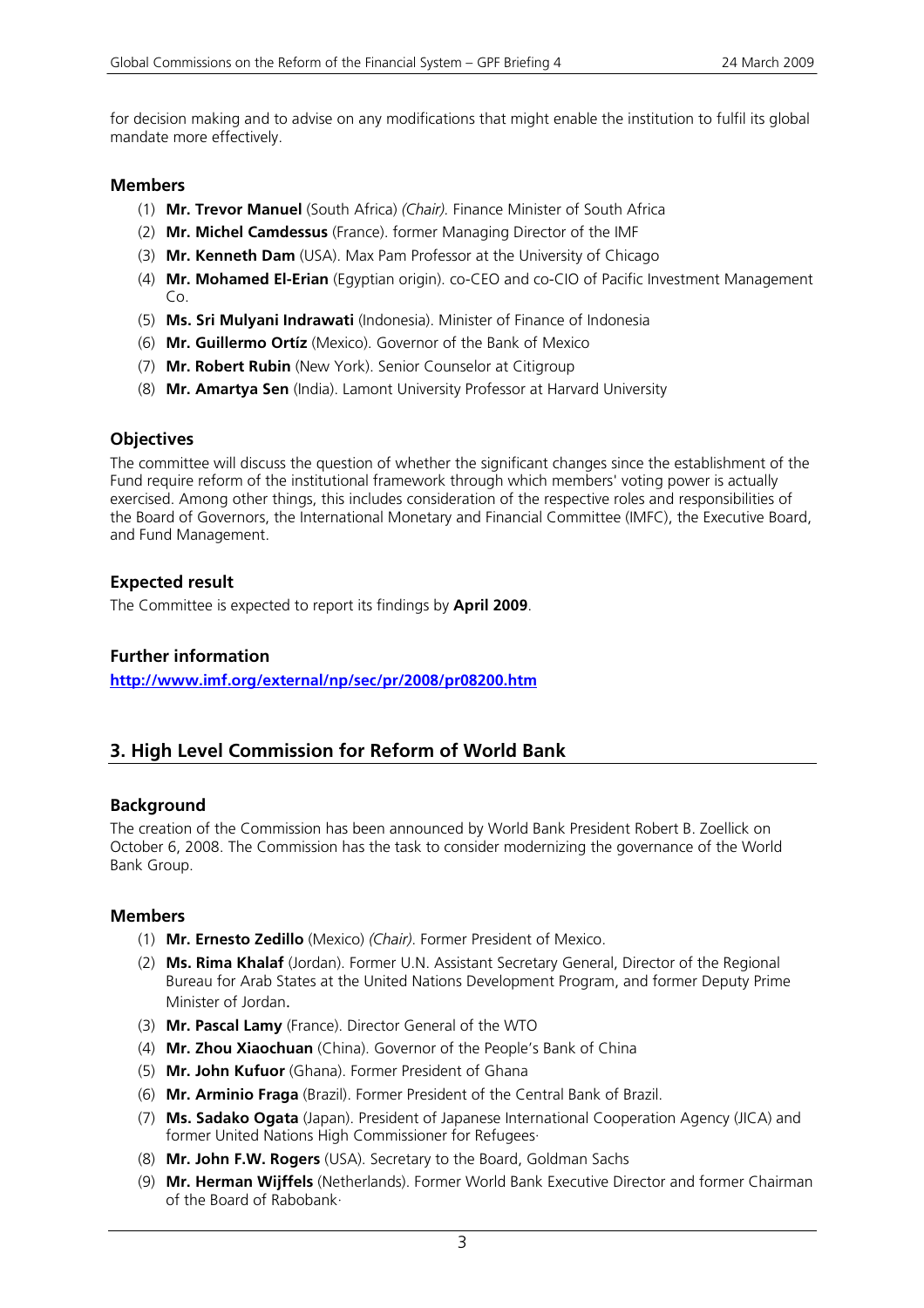- (10)**Mr. Montek Singh Ahluwalia** (India). Deputy Chairman of the Planning Commission, India·
- (11)**Baroness Shriti Vadera** (Great Britain). Minister for Economic Competitiveness and Small Business and former Parliamentary Under-Secretary of State in the Department for International Development, United Kingdom·
- (12)**Ms. Heidemarie Wieczorek-Zeul** (Germany). Federal Minister of Economic Cooperation and Development, Germany·

# **Objectives**

The Commission shall explore ways in which the World Bank can operate more effectively, efficiently, dynamically and legitimately in a transformed global political economy.

The World Bank must also adapt more quickly to meet new needs of its clients and interests of its shareholders. There is a need to better align governance with the realities of the 21st century.

#### **Expected result**

The Commission will report to the World Bank at the **October 2009** Annual Meetings.

#### **Further information**

**http://web.worldbank.org/WBSITE/EXTERNAL/NEWS/0,,contentMDK:21927606~pagePK:6425704 3~piPK:437376~theSitePK:4607,00.html**

# **4. UNCTAD Task Force on Systemic Issues and Economic Cooperation**

#### **Background**

The Task Force has been established at the UNCTAD Board Meeting on 13 November 2008 (UNCTAD/PRESS/IN/2008/028/Rev.1). At the Doha Conference on Financing for Development, UNCTAD and the Dutch Government presented the Task Force at a side event on "Financial crises, global imbalances and national policy space" (30 November 2008).

The Task Force has been established to coordinate research on major weaknesses in the international financial system and related institutional architecture of concern to developing countries.

#### **Members**

- **Mr. Heiner Flassbeck** (Germany) *(Chair)*. Chief of Macroeconomics and Development, UNCTAD. Professor at the University of Hamburg.
- Other UNCTAD economists

#### **Objectives**

Establishment of a new multilateral regime to stave off currency speculation and provide the policy space for all countries to pursue expansionary fiscal and monetary policies to protect jobs and their domestic economy (counter-cyclical measures) in the face of a recession or financial crisis.

Thematic focus of the Task Force:

- Currency speculation and global monetary cooperation
- Commodity futures speculation and price volatility
- Financial sector regulation and surveillance

#### **Expected result**

In March 2009, a report has been published under the title **"The Global Economic Crisis: Systemic Failures and Multilateral Remedies." http://www.unctad.org/en/docs/gds20091\_en.pdf**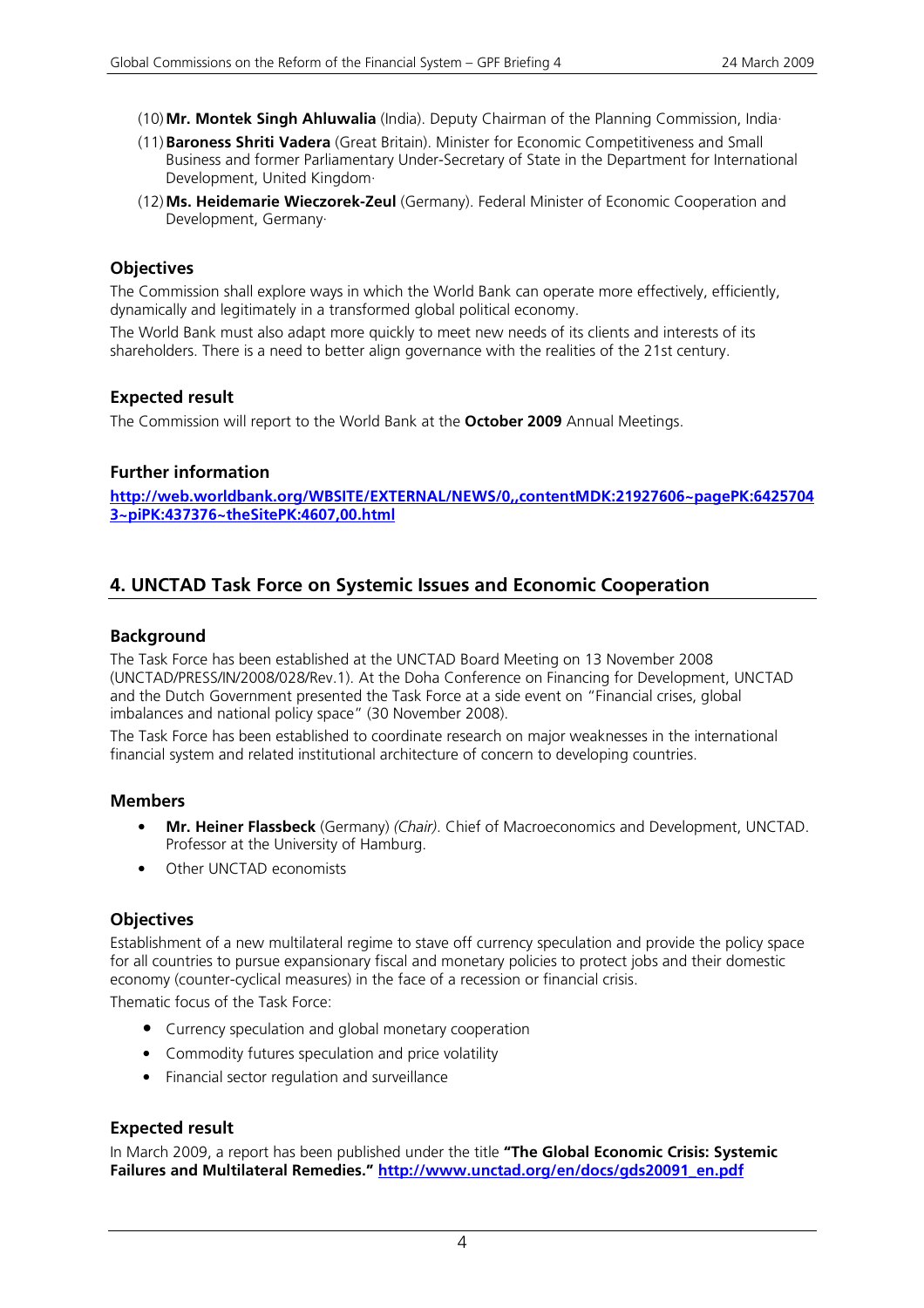# **Further information**

**http://www.un-ngls.org/article.php3?id\_article=670** 

# **5. High-Level Expert Group on Financial Supervision in the EU**

#### **Background**

The Expert Group has been established in October 2008 by José Manuel Barroso, President of the European Commission. The Group has been requested to make proposals to strengthen European supervisory arrangements covering all financial sectors, with the objective to establish a more efficient, integrated and sustainable European system of supervision.

#### **Members**

- (1) **Mr. Jacques de Larosière** (France) *(Chair)*. Former Managing Director of the IMF.
- (2) **Mr. Leszek Balcerowicz** (Poland). Former Finance Minister of Poland
- (3) **Mr. Otmar Issing** (Germany). Former Member of the Executive Board of the European Central Bank
- (4) **Mr. Rainer Masera** (Italy). Former Budget Minister of Italy, ex-chairman of the Sanpaolo IMI Group, ex-Managing Director of Lehman Brothers
- (5) **Mr. Callum Mc Carthy** (Great Britain). Director of the British Financial Services Authority.
- (6) **Mr. Lars Nyberg** (Sweden). Co-chair of the Swedish Central Bank.
- (7) **Mr. José Pérez** (Spain). Head of Intermoney.
- (8) **Mr. Onno Ruding** (Netherlands). Former Finance Minister of the Netherlands.

# **Objectives**

The group should consider:

- how the supervision of European financial institutions and markets should best be organised to ensure the prudential soundness of institutions, the orderly functioning of markets and thereby the protection of depositors, policy-holders and investors;

- how to strengthen European cooperation on financial stability oversight, early warning mechanisms and crisis management, including the management of cross border and cross sectoral risks;

- how supervisors in the EU's competent authorities should cooperate with other major jurisdictions to help safeguard financial stability at the global level.

The Group will examine the allocation of tasks and responsibilities between the national and European levels.

# **Work plan**

The Group began its work in mid-November and held 11 full day meetings. It received oral evidence from several personalities and representatives of European financial services associations and international institutions.

# **Expected result**

The Group presented its report on **25 February 2009**.

# **Further information**

**http://ec.europa.eu/commission\_barroso/president/pdf/statement\_20090225\_en.pdf**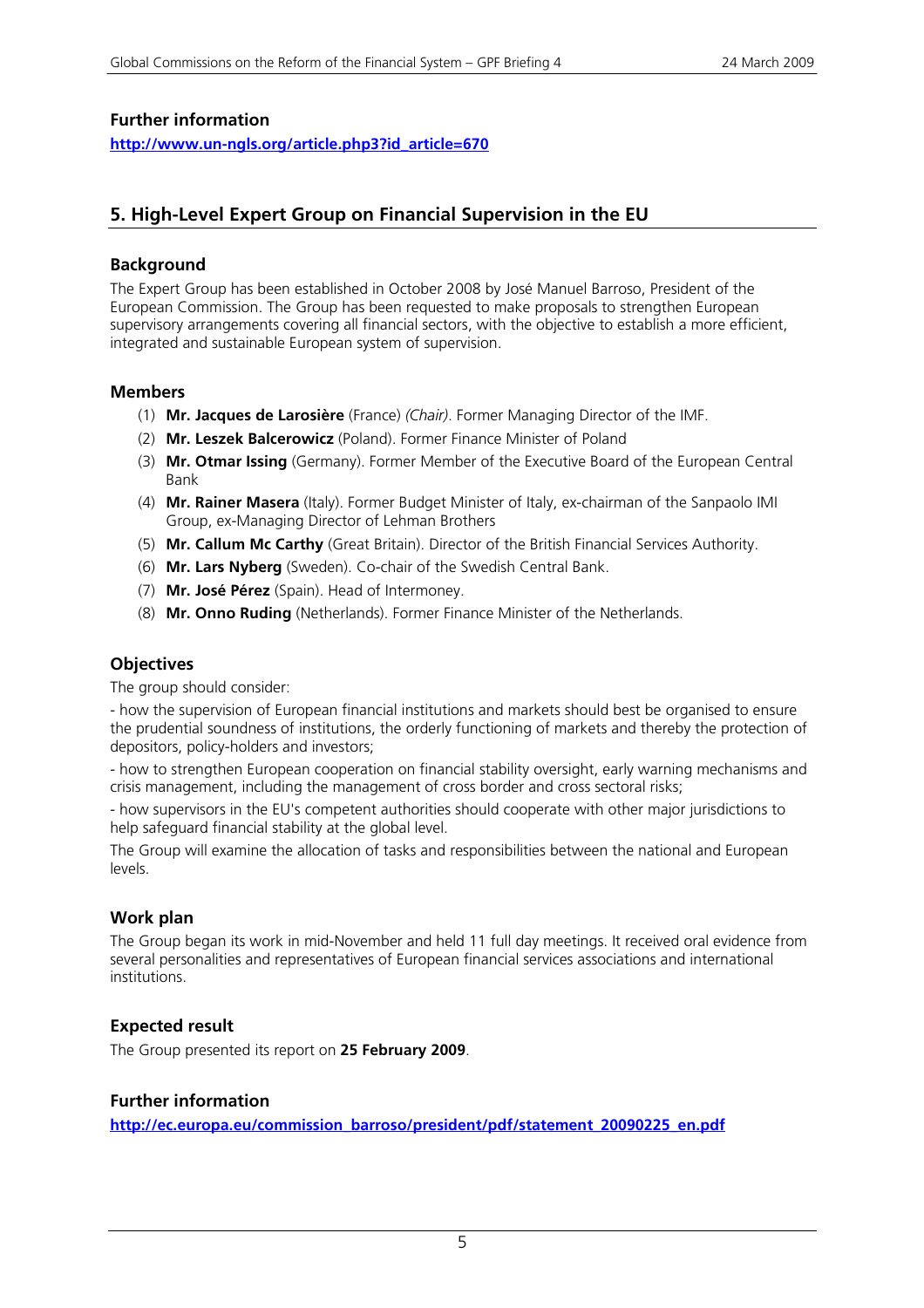#### **6. The Warwick Commission on International Financial Reform**

#### **Background**

The Warwick Commission on International Financial Reform will bring together a range of world-class economists, political scientists, and lawyers from both the scholarly and policy worlds to explore how international financial reform can move beyond questions of architecture and towards how it may be possible to build consensus.

#### **Members**

- (1) **Mr. Avinash Persaud** *(Chair)*. Chairman of Intelligence Capital Limited. Member of council, London School of Economics. Founding director of the Global Association of Risk Professionals.
- (2) **Mr. Leonard Seabrooke**. Professor in International Political Economy, Director of the Centre for the Study of Globalisation and Regionalisation, University of Warwick.
- (3) **Mr. Heriber Dieter**. Adjunct professor at Free University of Berlin. Senior Fellow in the Research Unit Global Issues at the German Institute for International and Security Affairs, Berlin. Associate Fellow, Centre for the Study of Globalisation and Regionalisation (CSGR), University of Warwick.
- (4) **Mr. Mark Taylor**. Professor of International Finance and Macroeconomics at Warwick. Managing Director of Barclays Global Investors (BGI).
- (5) **Ms. Eleni Tsingou**.Research Fellow at the Centre for the Study of Globalisation and Regionalisation, University of Warwick.
- (6) **Mr. Eric Helleiner**. CIGI Chair in International Governance at the Balsillie School of International Affairs. Professor, Department of Political Science at the University of Waterloo. Founding Director of the MA and PhD programs in Global Governance at the Balsillie School.
- (7) **Ms. Anna Gelpern**. Faculty of the Division of Global Affairs at Rutgers-Newark. Visiting fellow at the Peter G Peterson Institute for International Economics.
- (8) **Mr. Mark Blyth**. Associate Professor of Political Science at the Johns Hopkins University Baltimore.
- (9) **Mr. Soedradjad Djiwandono**. Emeritus Professor of Economics, the University of Indonesia. Visiting Professor at the Institute of Defence and Strategic Studies (IDSS), Nanyang Technological University (NTU), Singapore Former Governor of Bank Indonesia.
- (10)**Mr Diery Seck**. Director of the United Nations African Institute for Economic Development and Planning (IDEP) in Dakar, Senegal.
- (11)**Mr. Rajiv Kumar**. Director of the Indian Council for Research on International Economic Relations (ICRIER).
- (12)**Ms. Stephany Griffith-Jones**. Executive Director at the Initiative for Policy Dialogue, Columbia University New York.
- (13)**Mr. Jacques Delpla**. Economist at BNP Paribas.
- (14)**Mr. Injoo Sohn**. University of Hong Kong.

#### **Objectives**

The commission undertakes an examination of international financial reform in light of the present financial crisis. The Commission will consider how talk of 'international financial architecture' appears out of touch with market realities.

A range of topics are important here in understanding possibilities for contemporary international financial reform. Among others, they include:

- Reforming bank regulation to improve macro-financial stability.
- The relationship between banks and the 'shadow banking' sector.
- The relationship between financial regulation and social policy.
- The impact of asset booms on wealth accumulation and distribution within OECD economies.
- The impact of asset booms on wealth accumulation and distribution within Emerging Market Economies.